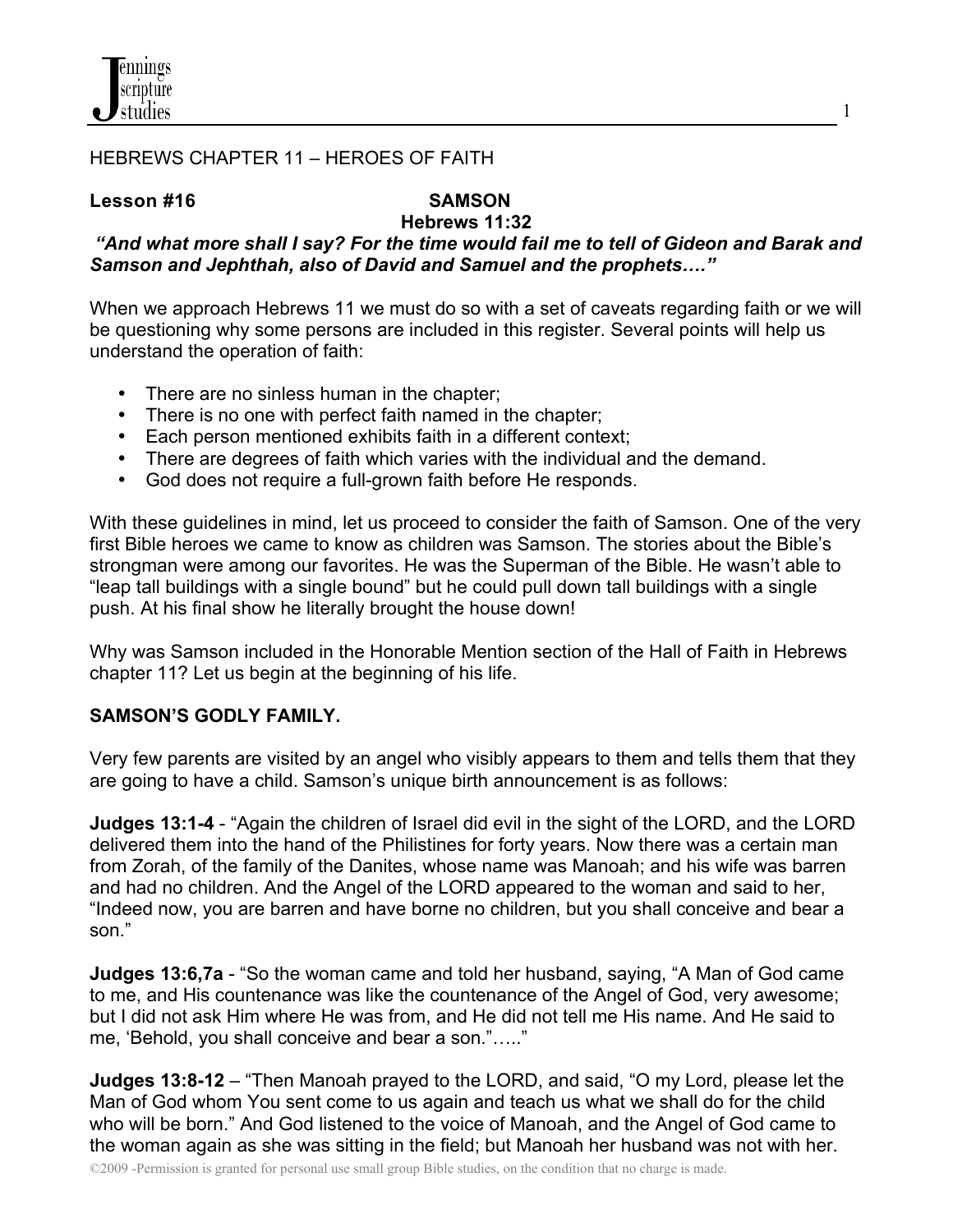Then the woman ran in haste and told her husband, and said to him, "Look, the Man who came to me the other day has just now appeared to me!" So Manoah arose and followed his wife. When he came to the Man, he said to Him, "Are You the Man who spoke to this woman?" And He said, "I am." Manoah said, "Now let Your words come to pass! What will be the boy's rule of life, and his work?"

Samson had a good beginning. He was born into the home of God-fearing parents who were informed beforehand of his birth and realized that God had a special work for him to do. That would certainly make the parents both curious and careful in bringing up the child.

# **SAMSON'S GOD-GIVEN FUNCTIONS.**

Samson's father asked the angel, "What will be the boy's rule of life, and his work?" (nkjv) Or "What shall be the boy's mode of life and his vocation?" (nasv) That was a very natural question by the father. In other words, how was the child to be brought up and what would be his life's work. He already knew that God had some special work for him to do, but Manoah was curious to know exactly what that work was to be. He wanted to know more than the angel was willing to tell him. The angel had already told his wife that he would "begin to deliver Israel out of the hand of the Philistines." (Judges 13:5)

Judges 13:25 records: "So the woman bore a son and called his name Samson; and the child grew, and the LORD blessed him. And the Spirit of the LORD began to move upon him….." Samson was a special child, with a special mission from God. What were some of the functions he was to perform for God?

#### **A. Samson Was a Judge Over Israel.**

*"He judged Israel twenty years in the days of the Philistines."* (Judges 15:20)

The period of the Judges extended from the death of Joshua to the establishment of the monarchy, a total of over 400 years. In general the different tribes acted independently of each other until the monarchy was established and a single king reigned over all of them. Before that, "Every man did that which was right in his own eyes" (Judges 17:6).

The judges were divinely ordained to maintain order in society. They were not judges as in our legal system but more like the governors in our political system. No judge campaigned for the position but they were raised up by God and had God's authority behind them. They seem to have exercised jurisdiction only over limited areas.

#### **B. Samson Was To Be A Deliverer.**

*"He shall begin to deliver Israel out of the hand of the Philistines."* (Judges 13:5)

God raised up Samson to wage war against the enemy. He was not a good leader; he did not organize an army; he tried to do it all himself. He was a lone-ranger. Lone-rangers are prideful and arrogant persons who want to do it all themselves so that they will get all the credit. One of the better characteristics of good leaders is the ability to visualize the solution, organize for work and deputize workers. Samson did neither.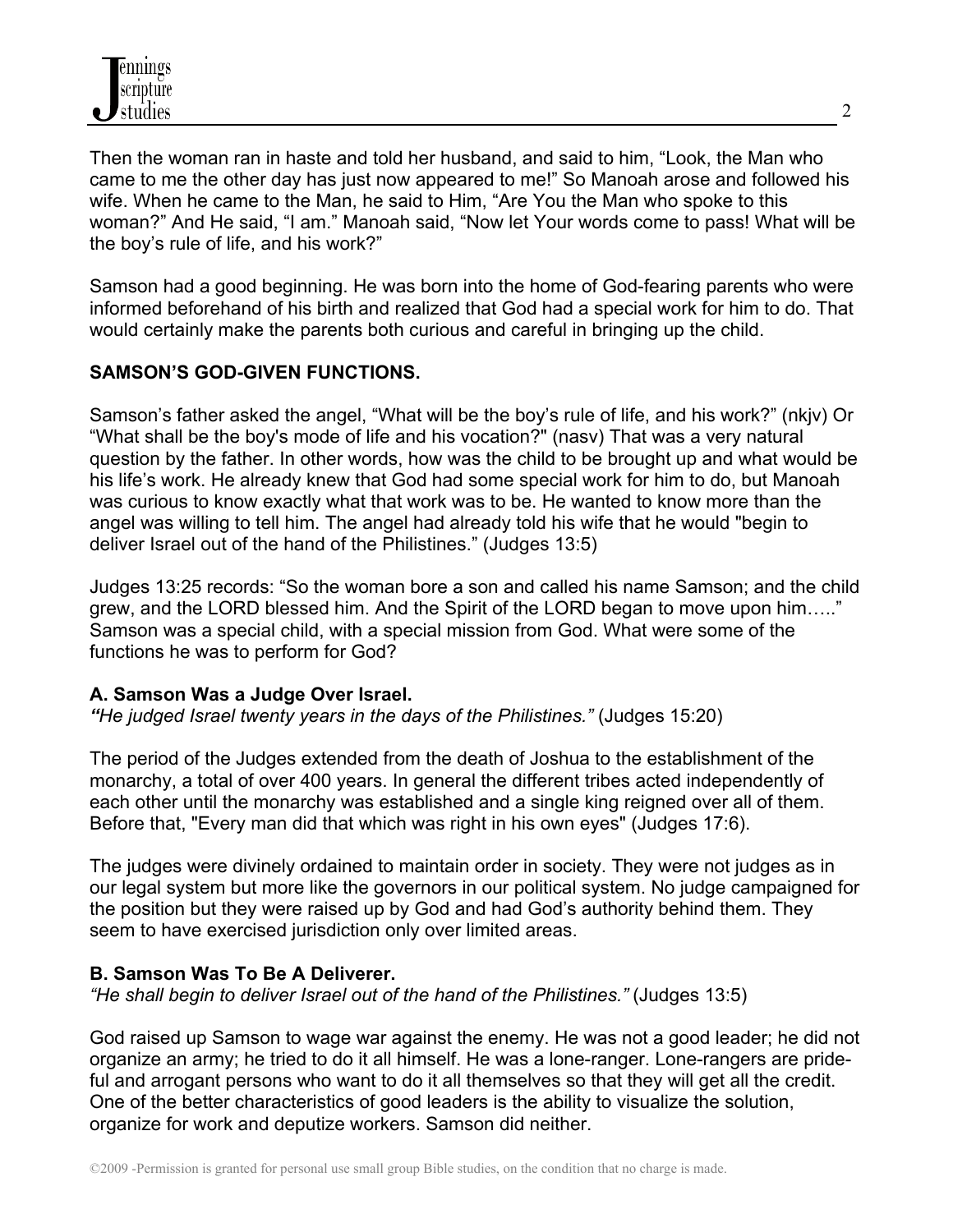

There is no record of Samson leading an army to defeat the Philistines. Yes, he personally menaced the Philistines unmercifully. He was a General George Patton type of fighter – "old blood and guts!" He wrought havoc upon the enemy and kept them in a frenzy! His zeal seemed to know no limits. But he did not deliver Israel. He just stirred up the hornets nest!

#### **C. Samson Was A Nazirite.**

Judges 13:4-5 – "Now therefore, please be careful not to drink wine or similar drink, and not to eat anything unclean. For behold, you shall conceive and bear a son. And no razor shall come upon his head, for the child shall be a Nazirite to God from the womb; and he shall begin to deliver Israel out of the hand of the Philistines."

"Nazirite" means "separated unto God." In Numbers chapter 6 are the strict requirements for one who took the Nazirite vow. The vow was usually for a limited period of time. However, Samson, Samuel and John the Baptist were Nazitites for life. This indicated that they were called to a very special ministry for God.

#### **SAMSON'S GREAT FEATS.**

Samson's physical prowess may have overshadowed his spiritual prowess, but he is included in the Faith Chapter not because of his muscle but because of his faith. We see glimpses of his faith as we study his life.

In the days of Samson, Israel's arch enemies were the Philistines. His escapades were against them and Samson was the Philistines worst nightmare! His encounters with them are recorded in Judges chapters 13-16. His feats of faith, courage and strength are well documented. Repeatedly we read that "the Spirit of the Lord came upon him" empowering him:

**Judges 13:25** – *"And the Spirit of the LORD began to move upon him…."* **Judges 14:5,6** – "A young lion came roaring against him. And *the Spirit of the LORD came mightily upon him,* and he tore the lion apart as one would have torn apart a young goat, though he *had* nothing in his hand."

**Judges 14:19** – "*Then the Spirit of the LORD came upon him mightily*, and he went down to Ashkelon and killed thirty of their men…"

Then three thousand men of Judah went to Samson and said, "Do you not know that the Philistines rule over us? What is this you have done to us?" Mind you, they were his countrymen! The cowardly men of Judah were threatened by the Philistines and they went to Samson and asked him to surrender to them so they could turn him over to the Philistines. That would pacify the Philistines and keep them from attacking them. These men of Judah were supposed to be Samson's friends. They were cowardly compromisers. Peace at any price was their philosophy.

With tongue in cheek, Samson agreed to be bound with ropes. The men of Judah then took Samson to the Philistines, intending to turn him over to their enemies. When Samson saw them, we read, "*The Spirit of the LORD came mightily upon him;* and the ropes that were on his arms became like flax that is burned with fire, and his bonds broke loose from his hands.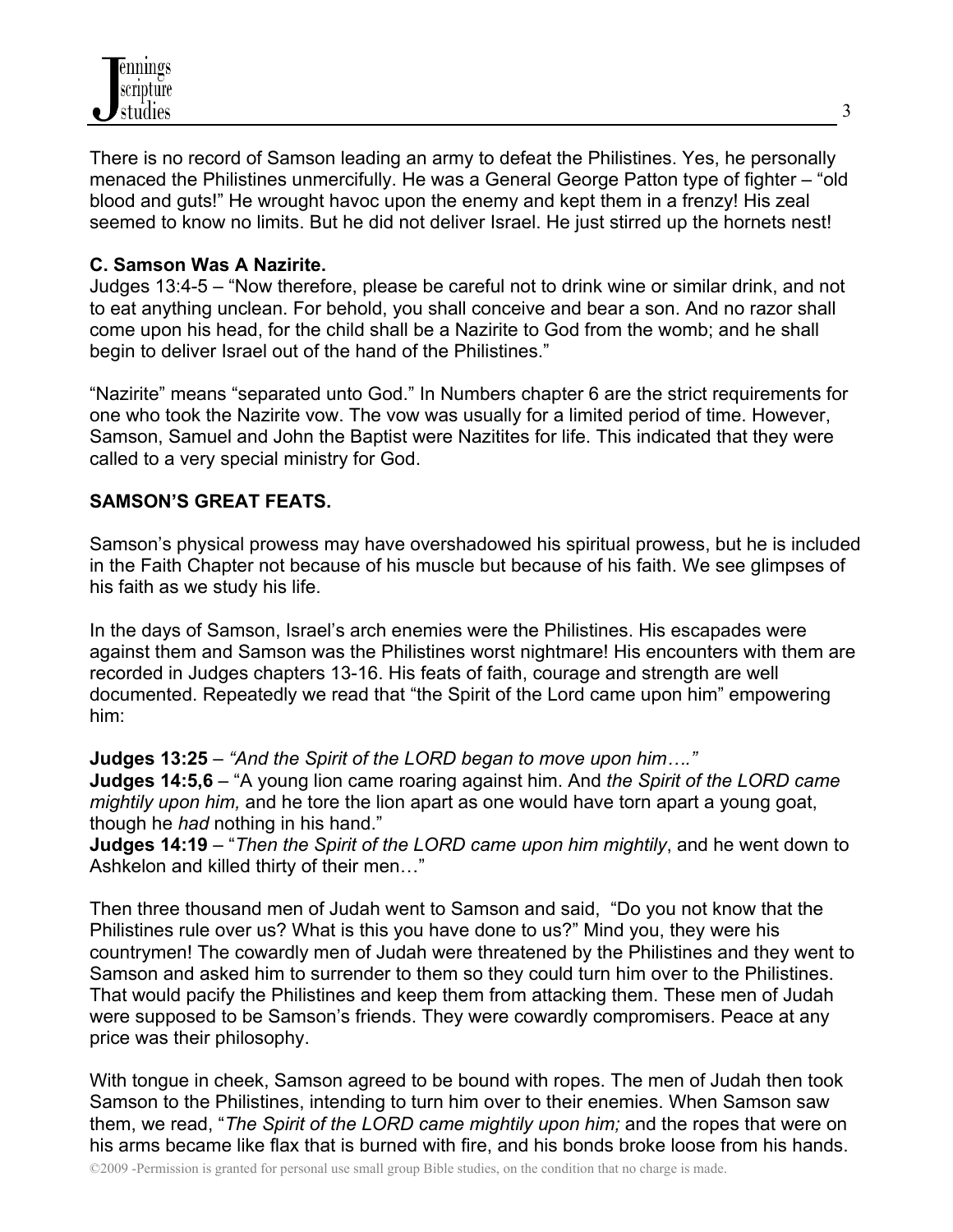He found a fresh jawbone of a donkey, reached out his hand and took it, and killed a thousand men with it." (Judges 15:14,15)

Other exploits against the Philistines include the following:

**Judges 15:4-5** – **"**Then Samson went and caught three hundred foxes; and he took torches, turned the foxes tail to tail, and put a torch between each pair of tails. When he had set the torches on fire, he let the foxes go into the standing grain of the Philistines, and burned up both the shocks and the standing grain, as well as the vineyards and olive groves."

**Judges 15:8** – we read that "he attacked them hip and thigh with a great slaughter."

**Judges 16:2-3** – When the people of Gaza tried to trap him, he just picked up the gates and carried them up a mountain! This is the actual wording: "He took hold of the doors of the gate of the city and the two gateposts, pulled them up, bar and all, put them on his shoulders, and carried them to the top of the hill that faces Hebron."

Samson, undoubtedly, performed many other mighty feats which are not recorded. His destructive energies employed against the oppressors of Israel are legendary. But we must remember, that apart from the Spirit of God he was as weak as other men. And, unfortunately, his dalliance with Delilah as well as other of his fleshly flings, prove that, although he had uncommon strength, he did not have much common sense!

# **SAMSON'S GLARING FAILURES.**

Unfortunately, Samson's failures are famous. It was after he had judged Israel for twenty years and had on many occasions demonstrated his faith in God that his collapse and downfall came. He, like Peter, was impetuous and impulsive, and he went down to ignominious defeat. The strongest of men became a weakling! Samson mastered Philistines, but Samson had not mastered Samson. His undisciplined fleshly passions started a spiritual landslide. This is what happened with Samson:

**Judges 16:1** – "Now Samson went to Gaza and saw a harlot there, and went in to her." **Judges 16:4** – "Afterward it happened that he loved a woman in the Valley of Sorek, whose name was Delilah."

We do not need Paul Harvey to tell us "the rest of the story." Scripture details the account, books have been written about the affair and movies have been made about Samson and Delilah. One compromising step in Samson's life led to another, until finally, lulled to sleep in the lap of an enemy woman, he is shorn of his personal holiness and power.

"So he awoke from his sleep, and said, 'I will go out as before, at other times, and shake myself free!' But he did not know that the LORD had departed from him. Then the Philistines took him and put out his eyes, and brought him down to Gaza. They bound him with bronze fetters, and he became a grinder in the prison." (Judges 16:20-21)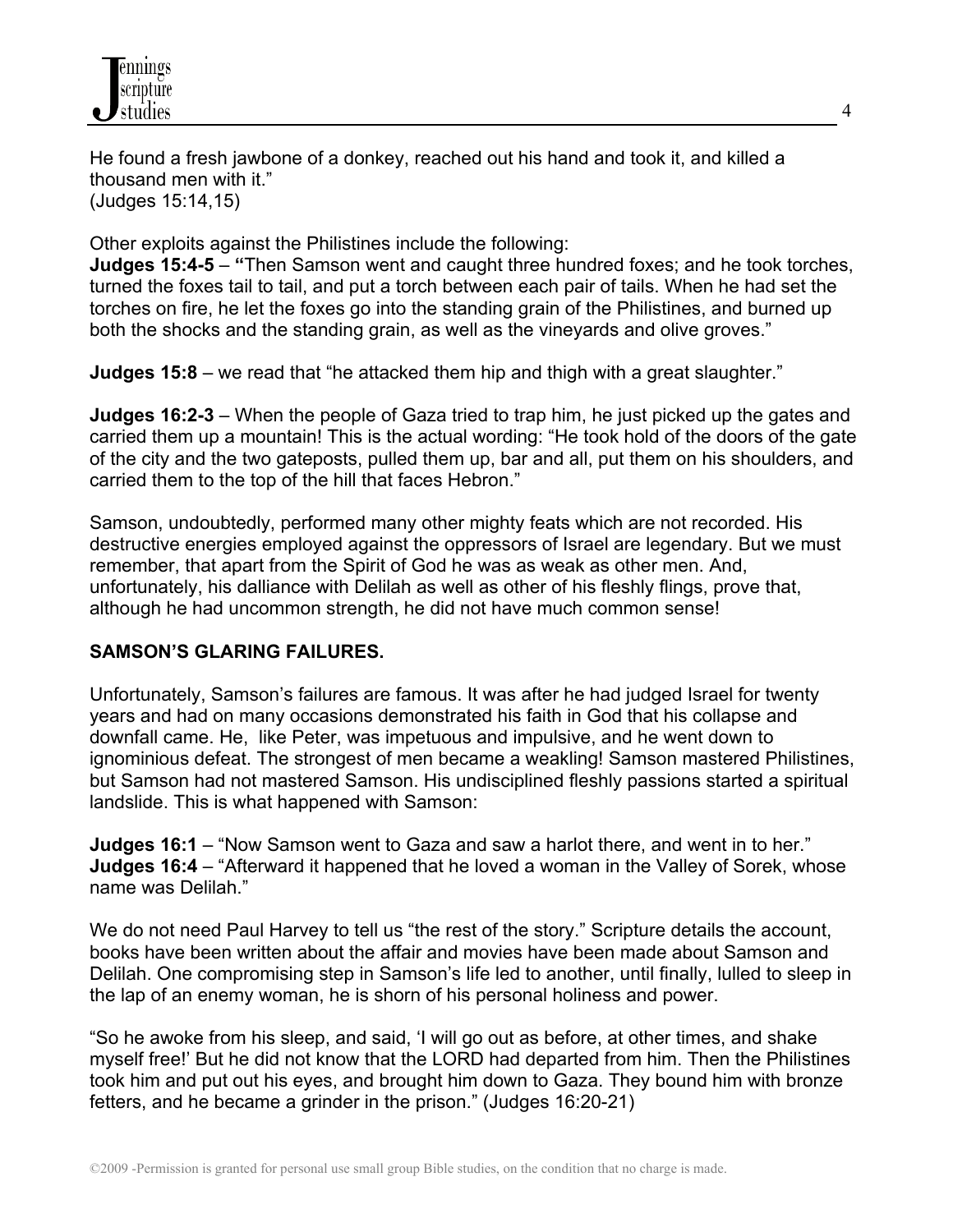The end of the story of Samson is very tragic. Think of it! Samson, the Judge, the servant of God, hair cut, power gone, eyes blinded, grinding at the enemies circus, the laughing-stock of the ungodly! Let his wreck be our warning! He is a warning to all of us of the pitfalls into which any of us, but for the grace of God, may fall. Always remember that the devil is out to rob you of your reward and to rob God of an obedient servant.

Samson was a Nazirite in outward appearance, but he knew little of inward spiritual fortitude. It is so easy for us to profess much with our lips and to possess little with our hearts; to have a form of godliness but not the force of godliness. If Samson had been walking daily with the Lord his faith would not have collapsed. Spiritual decline usually begins very gradually. How important it is to "abstain from all appearance of evil." (1 Thess. 5:22) Remember, Joseph was tempted by Potiphar's wife (Gen. 39) to sin against the Lord but he overcame. Let us follow his example and not that of Samson. (Genesis 39) Remember, when fleeing temptation, do not leave a forwarding address!

## **SAMSON'S GRAND FINALE'.**

Samson was restored to the Lord before his death. Judges 16:22 states, "However, the hair of his head began to grow again after it had been shaven." He regained his hair but not his eyesight. Sin always leaves scars!

After his restoration, his last act of faith is recorded in Judges 16:28-30 – "Then Samson called to the LORD, saying, "O Lord GOD, remember me, I pray! Strengthen me, I pray, just this once, O God, that I may with one blow take vengeance on the Philistines for my two eyes!" And Samson took hold of the two middle pillars which supported the temple, and he braced himself against them, one on his right and the other on his left. Then Samson said, "Let me die with the Philistines!" And he pushed with all his might, and the temple fell on the lords and all the people who were in it. So the dead that he killed at his death were more than he had killed in his life."

And the story ends with these words: "And his brothers and all his father's household came down and took him, and brought him up and buried him between Zorah and Eshtaol in the tomb of his father Manoah. He had judged Israel twenty years." (Judges 16:31)

#### **CONCLUSION**

One of the saddest statements in scripture is in reference to Samson's unconsciousness of his loss as the result of sin. Judges 16:20 states, "He did not know that the LORD had departed from him."

There was a gradual diminishing of his God-awareness, an unconscious deterioration of his sense of the presence of the Lord.

Sin has a numbing effect. It numbs our consciousness of the pain of hurting God; it makes us insensitive to the harm to ourselves and others. Have you ever taken an anesthetic? Then you know it makes you numb to bodily pain. Sin is like an anesthesia, the more we sin and the longer we sin the more numb our conscience becomes until, at some point, we feel no more guilt and conviction. A creeping spiritual paralysis has taken over and our lives are powerless for God. Sin first deceives, then defiles and then deadens!